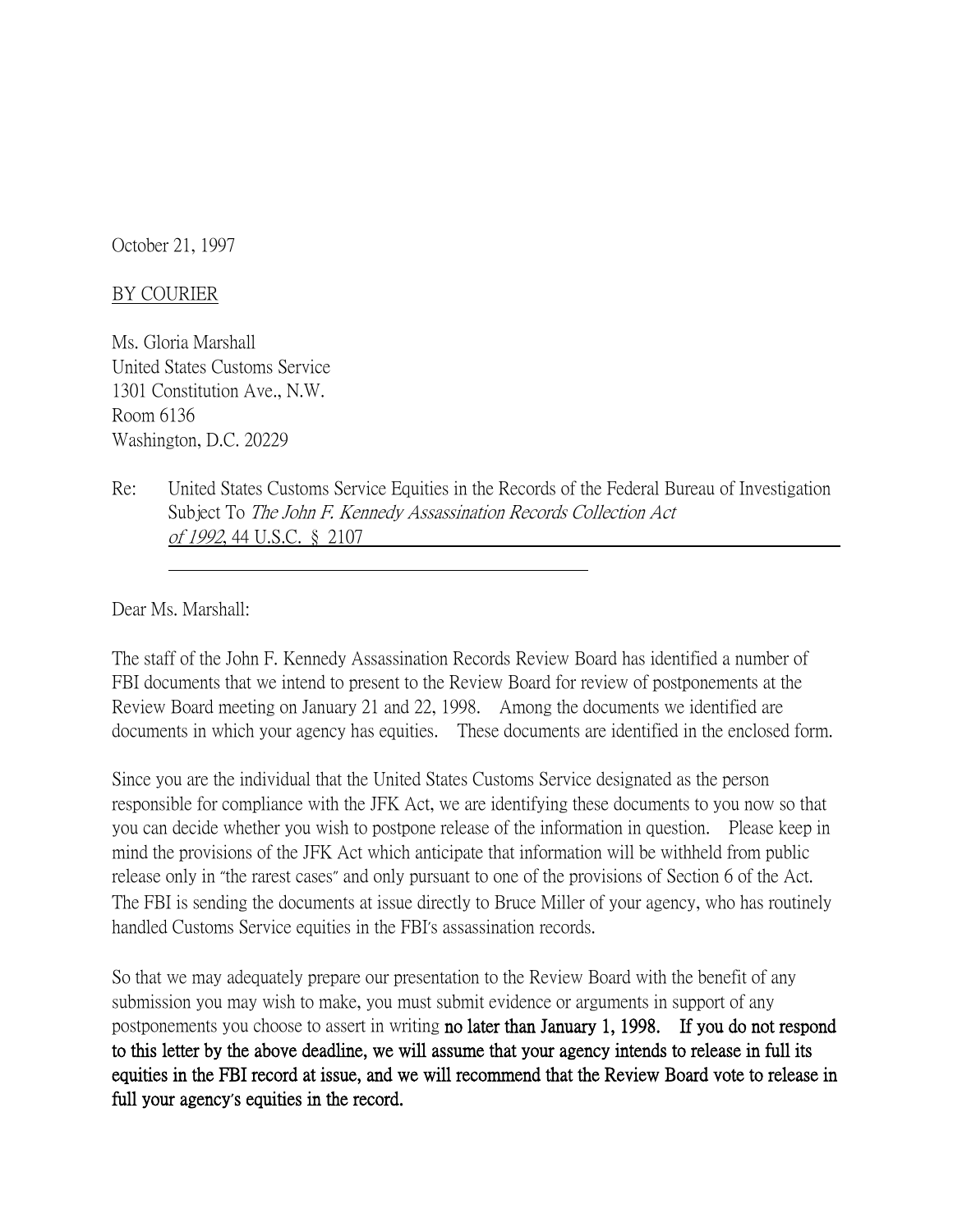Ms. Gloria Marshall October 21, 1997 Page 2

In many of the FBI documents with third agency equities, we believe that the third agencies could, consistent with their current guidelines for JFK assassination-related information, consent to full release of the information at issue.

If you have any questions regarding the documents identified on the enclosed forms, please call Carol Keeley or Debbie Beatty of the JFK Task Force at the FBI at (202) 324-0571 or Laura Denk or Kevin Tiernan of the Review Board staff at (202) 724-0088. Thank you, in advance, for your cooperation.

Sincerely,

T. Jeremy Gunn Executive Director

Enclosure

cc: Mr. Bruce Miller United States Customs Service 1301 Constitution Ave., N.W. Room 6136 Washington, D.C. 20229